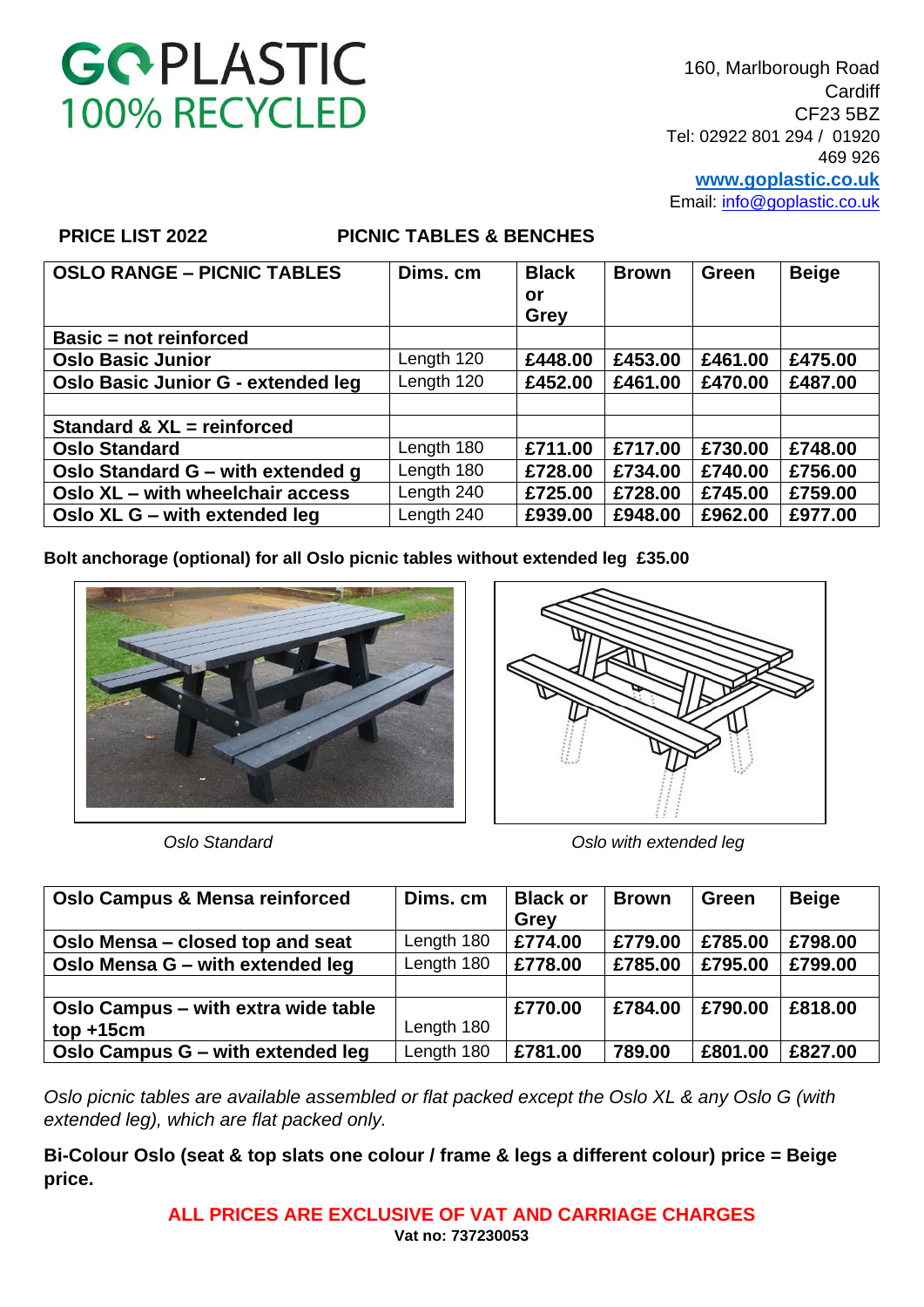### **PRICE LIST 2022 PICNIC TABLES & BENCHES Cont'd.**

| Roma                          | Dims. cm                        | <b>Black or</b> | <b>Brown</b> | <b>Green</b> | <b>Beige</b> |  |  |
|-------------------------------|---------------------------------|-----------------|--------------|--------------|--------------|--|--|
| <b>Hexagonal Picnic Table</b> |                                 | Grey            |              |              |              |  |  |
|                               | 240 x 240 cm<br>Reinforced      |                 |              |              | £1690.00     |  |  |
|                               |                                 | £1632.00        | £1649.00     | £1670.00     |              |  |  |
|                               | Weight 250kg                    |                 |              |              |              |  |  |
|                               | Optional bolt anchorage £35.00  |                 |              |              |              |  |  |
|                               |                                 |                 |              |              |              |  |  |
|                               |                                 |                 |              |              |              |  |  |
|                               |                                 |                 |              |              |              |  |  |
|                               |                                 |                 |              |              |              |  |  |
| <b>Matrix 08 Picnic Table</b> | Dims. cm                        | <b>Black or</b> | <b>Brown</b> | <b>Green</b> | <b>Beige</b> |  |  |
|                               |                                 | <b>Grey</b>     |              |              |              |  |  |
|                               | Length 200 cm                   |                 |              |              |              |  |  |
|                               | Reinforced                      | £1267.00        | £1278.00     | <b>£NA</b>   | £1328.00     |  |  |
|                               | Weight: 200kg                   |                 |              |              |              |  |  |
|                               | Anchorage always included       |                 |              |              |              |  |  |
|                               |                                 |                 |              |              |              |  |  |
|                               |                                 |                 |              |              |              |  |  |
|                               |                                 |                 |              |              |              |  |  |
|                               |                                 |                 |              |              |              |  |  |
| <b>Lyon ML Picnic Table</b>   | Dims, cm                        | <b>Black or</b> | <b>Brown</b> | Green        | <b>Beige</b> |  |  |
|                               |                                 | <b>Grey</b>     |              |              |              |  |  |
|                               | Length 180cm                    |                 |              |              |              |  |  |
|                               | Reinforced                      | £1346.00        | £1363.00     | £1369.00     | £1446.00     |  |  |
|                               | Weight: 230kg                   |                 |              |              |              |  |  |
|                               |                                 |                 |              |              |              |  |  |
|                               | Optional bolt anchorage £ 28.00 |                 |              |              |              |  |  |
|                               |                                 |                 |              |              |              |  |  |
| <b>Lyon ZL Picnic Table</b>   | Dims. cm                        | <b>Black or</b> | <b>Brown</b> | Green        | <b>Beige</b> |  |  |
|                               |                                 | <b>Grey</b>     |              |              |              |  |  |
|                               | Length 180cm                    |                 |              |              |              |  |  |
|                               | Reinforced                      | £1166.00        | £1179.00     | £1203.00     | £1239.00     |  |  |
|                               | Weight: 180kg                   |                 |              |              |              |  |  |
|                               |                                 |                 |              |              |              |  |  |
|                               | Optional bolt anchorage £28.00  |                 |              |              |              |  |  |
|                               |                                 |                 |              |              |              |  |  |
|                               |                                 |                 |              |              |              |  |  |

*All the above picnic tables are available assembled or flat packed.*

**Bi-Colour Oslo (seat & top slats one colour / frame & legs a different colour) price = Beige price.**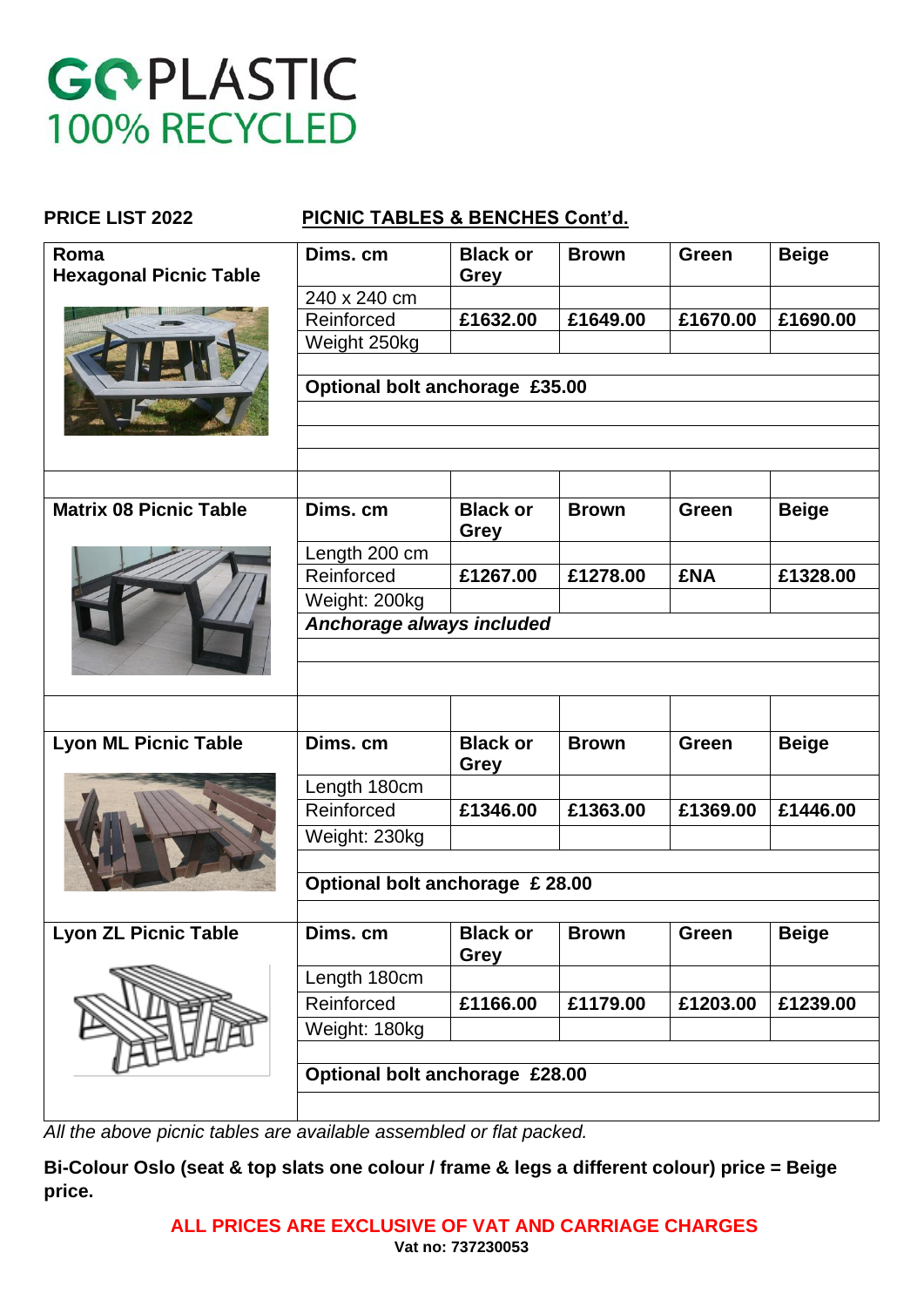

### **PRICE LIST 2022 BENCHES WITHOUT BACKS**

| <b>Description</b>        | <b>Black or</b><br><b>Grey</b> | <b>Brown</b> | <b>Green</b> | <b>Beige</b> |
|---------------------------|--------------------------------|--------------|--------------|--------------|
|                           |                                |              |              |              |
| <b>Canvas 180 (190cm)</b> | £489.00                        | £496.00      |              | £525.00      |
| Canvas 120 cm             | £457.00                        | £462.00      |              | £481.00      |
| Anchorage included        |                                |              |              |              |
|                           |                                |              |              |              |
|                           |                                |              |              |              |
|                           |                                |              |              |              |
|                           |                                |              |              |              |
| Canvas 30° (190cm)        | £452.00                        | £456.00      |              | £474.00      |
| Anchorage included        |                                |              |              |              |
|                           |                                |              |              |              |
|                           |                                |              |              |              |
|                           |                                |              |              |              |
|                           |                                |              |              |              |
|                           |                                |              |              |              |
| Matrix 04 (200cm)         | £540.00                        | £543.00      | N/A          | £557.00      |
| Reinforced                |                                |              |              |              |
| Anchorage included        |                                |              |              |              |
|                           |                                |              |              |              |
|                           |                                |              |              |              |
|                           |                                |              |              |              |
|                           |                                |              |              |              |
| Bonn ZL (180cm)           | £306.00                        | £309.00      | £318.00      | £345.00      |
| Reinforced                |                                |              |              |              |
| Optional anchorage        | £14.00                         |              |              |              |
|                           |                                |              |              |              |
|                           |                                |              |              |              |
|                           |                                |              |              |              |
|                           |                                |              |              |              |
| Sofia (180cm)             | £341.00                        | £355.00      | £363.00      | £372.00      |
| With extended legs        |                                |              |              |              |
| for anchorage             |                                |              |              |              |
|                           |                                |              |              |              |
|                           |                                |              |              |              |
|                           |                                |              |              |              |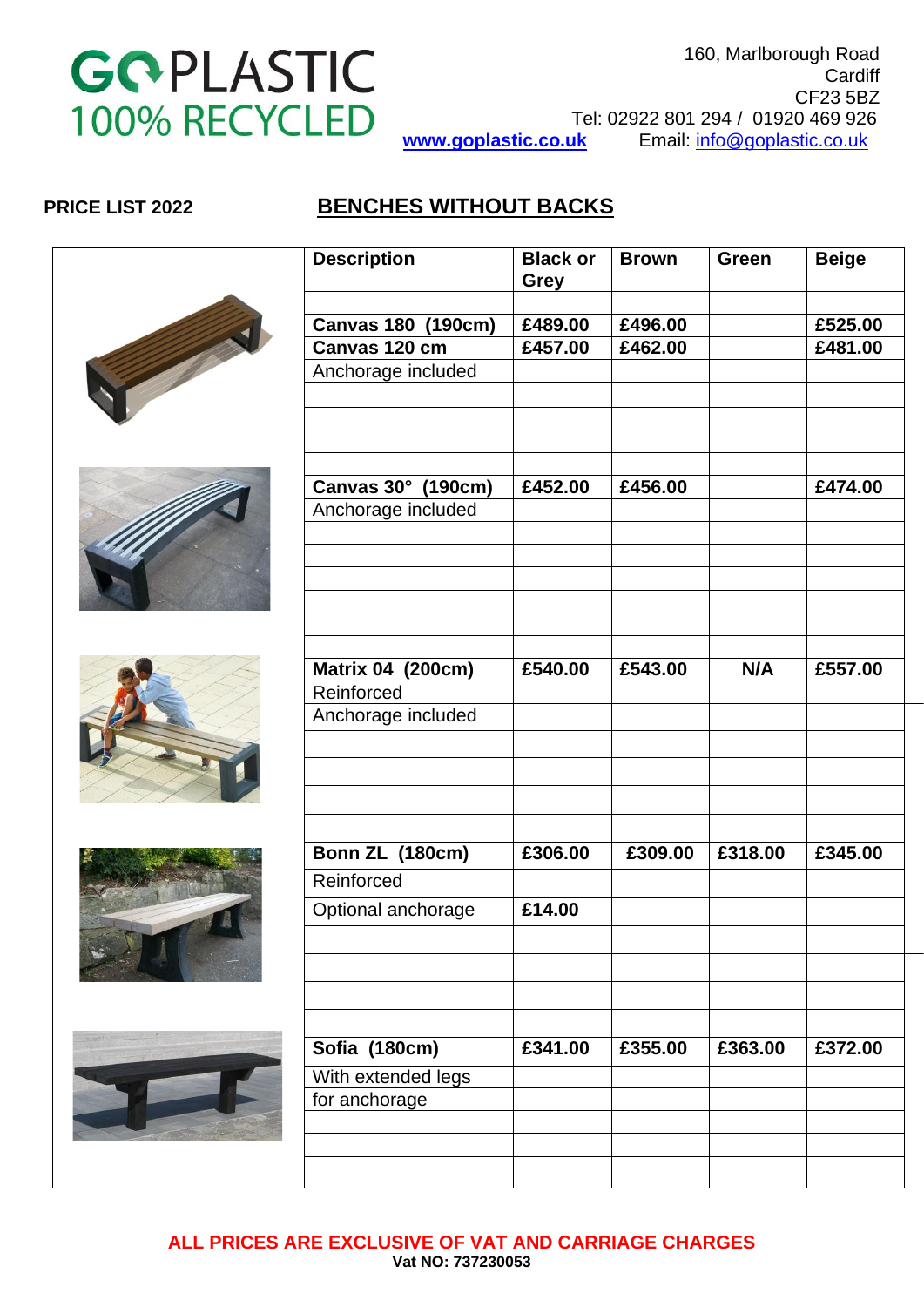### **PRICE LIST 2022 BENCHES WITHOUT BACKS CONT'D**





I



| <b>Description</b>         | <b>Black or</b><br>Grey | <b>Brown</b> | Green   | <b>Beige</b> |
|----------------------------|-------------------------|--------------|---------|--------------|
| London ZL (180cm)          | £320.00                 | £324.00      | £330.00 | £355.00      |
| Optional anchorage         | £14.00                  |              |         |              |
|                            |                         |              |         |              |
| Avenue (180cm)             | £1184.00                | N/A          | N/A     | N/A          |
| With steel joints and feet |                         |              |         |              |
| Optional anchorage         | £14.00                  |              |         |              |
|                            |                         |              |         |              |
| Agora (180cm)              | £858.00                 | £875.00      | N/A     | £888.0       |
| Optional anchorage         | £14.00                  |              |         |              |
|                            |                         |              |         |              |
| Knokke ZL (195cm)          | N/A                     | N/A          | N/A     | £2589.0      |
| With corten steel          |                         |              |         |              |
|                            |                         |              |         |              |
| <b>Wave (382cm)</b>        | £3378.00                | £3390.00     | N/A     | £3448.0      |
| With galvanised steel      |                         |              |         |              |
| frame                      |                         |              |         |              |
| With bolt anchorage or     |                         |              |         |              |
| extended legs              |                         |              |         |              |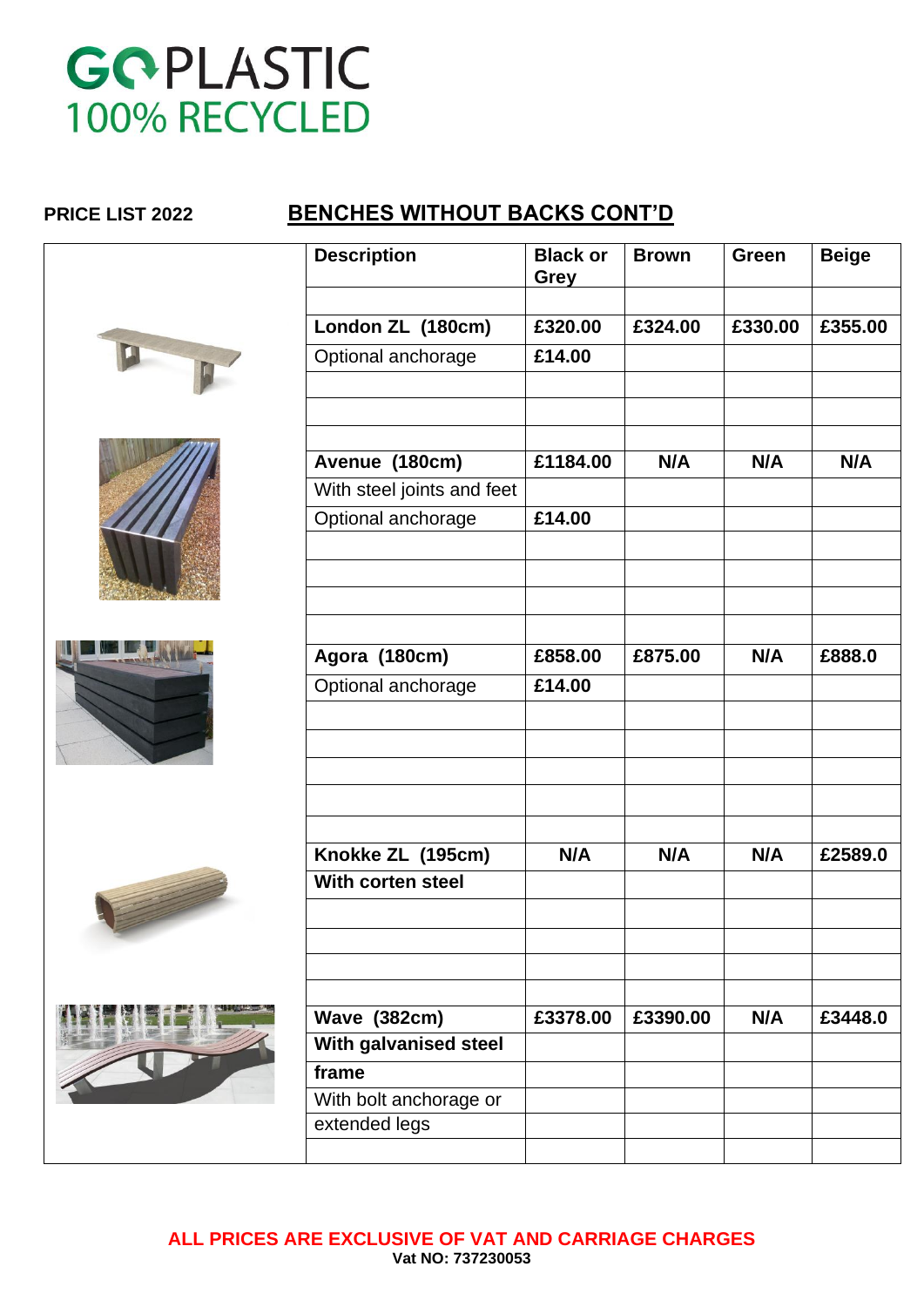160, Marlborough Road **Cardiff** CF23 5BZ Tel: 02922 801 294 / 01920 469 926 **[www.goplastic.co.uk](http://www.goplastic.co.uk/)** Email: [info@goplastic.co.uk](mailto:info@goplastic.co.uk) 

### **BENCHES WITH BACKS**

|   | <b>Description</b>       | <b>Black or</b><br><b>Grey</b> | <b>Brown</b> | Green   | <b>Beige</b> |
|---|--------------------------|--------------------------------|--------------|---------|--------------|
|   |                          |                                |              |         |              |
|   | Bonn ML (180cm)          | £485.00                        | £490.00      | £501.00 | £519.00      |
|   | Reinforced               |                                |              |         |              |
|   | Optional anchorage       | £14.00                         |              |         |              |
|   |                          |                                |              |         |              |
|   |                          |                                |              |         |              |
|   | Porto (180cm)            | £426.00                        | £432.00      | £442.00 | £461.00      |
|   | Reinforced               |                                |              |         |              |
|   | Optional anchorage       | £14.00                         |              |         |              |
|   |                          |                                |              |         |              |
|   |                          |                                |              |         |              |
|   |                          |                                |              |         |              |
|   | Paris (180cm)            | £438.00                        | £442.00      | £454.00 | £470.00      |
|   | Reinforced               |                                |              |         |              |
|   | Extended legs for        |                                |              |         |              |
|   | ground anchorage         |                                |              |         |              |
|   |                          |                                |              |         |              |
|   |                          |                                |              |         |              |
|   |                          |                                |              |         |              |
|   |                          |                                |              |         |              |
|   | London ML180cm           | £440.00                        | £446.00      | £457.00 | 474.00       |
|   | Reinforced               |                                |              |         |              |
|   | Optional anchorage       | £14.00                         |              |         |              |
|   |                          |                                |              |         |              |
|   |                          |                                |              |         |              |
|   | <b>Matrix 05 (200cm)</b> | £787.00                        | £792.00      |         | £815.00      |
|   | Reinforced               |                                |              |         |              |
|   | Anchorage included       |                                |              |         |              |
|   |                          |                                |              |         |              |
|   |                          |                                |              |         |              |
|   | <b>Canvas ML</b>         | £712.00                        | £720.00      |         | £756.00      |
| N | Anchorage included       |                                |              |         |              |
|   |                          |                                |              |         |              |
|   |                          |                                |              |         |              |
|   |                          |                                |              |         |              |
|   |                          |                                |              |         |              |
|   |                          |                                |              |         |              |

**ALL PRICES ARE EXLUSIVE OF VAT AND CARRIAGE CHARGES Vat NO: 737230053**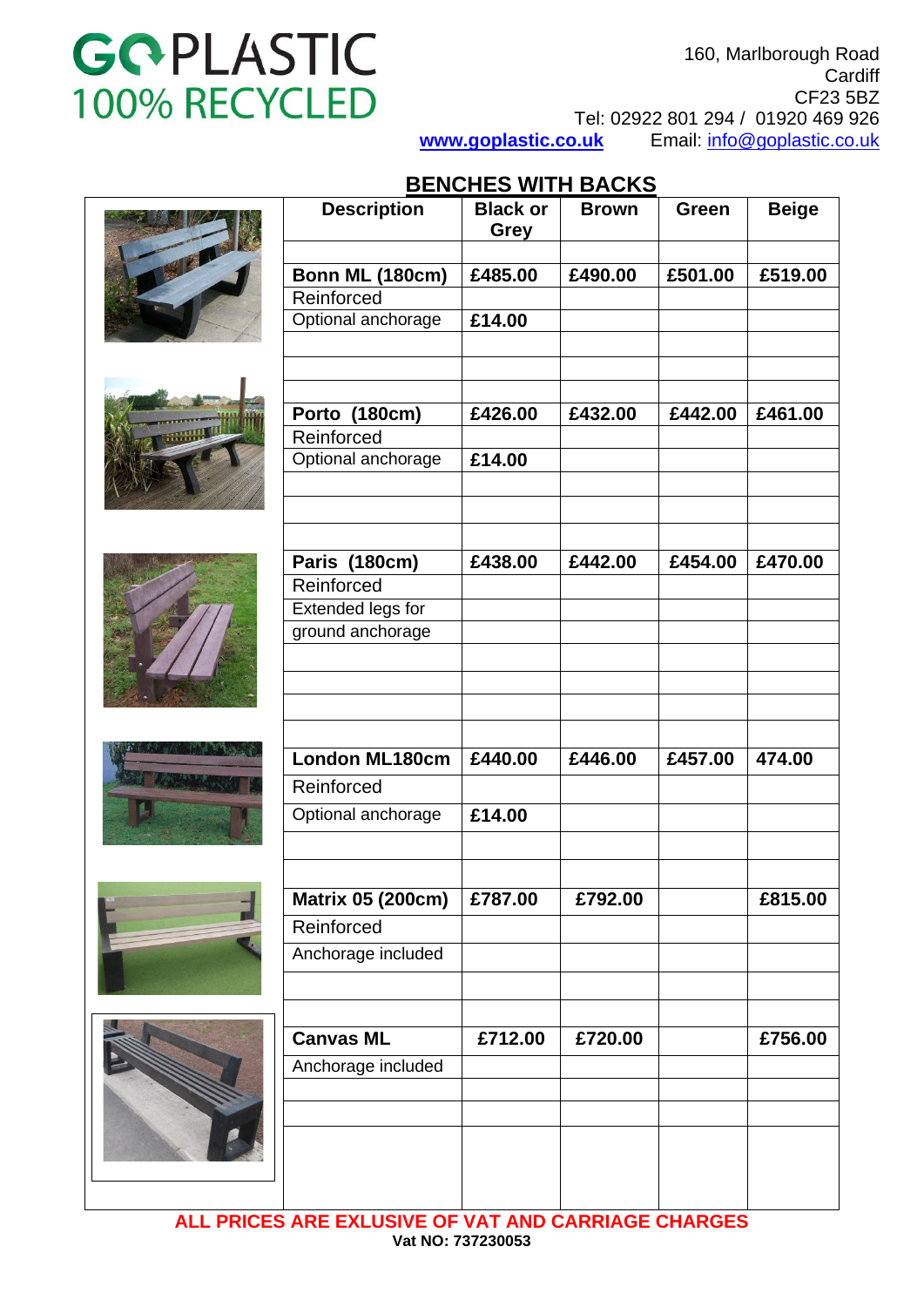### **PRICE LIST 2022 BENCHES WITH BACKS CONT'D**













| <b>Description</b>                               | <b>Black</b> | <b>Brown</b> | Green   | <b>Blue</b>  |
|--------------------------------------------------|--------------|--------------|---------|--------------|
| Cardiff (156cm)                                  | £512.00      | £522.00      | £543.00 | £548.00      |
| With ground fixing<br>plates or extended<br>legs | £14.00       |              |         |              |
|                                                  |              |              |         |              |
| Hertford (156cm)                                 | £540.00      | £555.00      | £571.00 | £571.00      |
| With ground fixing or                            | £14.00       |              |         |              |
| extended legs                                    |              |              |         |              |
|                                                  |              |              |         | <b>Beige</b> |
| <b>Atlantic</b>                                  | £946.00      | £957.00      | N/A     | £1012.00     |
| Optional anchorage                               |              |              |         |              |
|                                                  |              |              |         |              |
|                                                  |              |              |         |              |
|                                                  |              |              |         |              |
| Avenue ML (180cm)                                |              |              |         |              |
| With stainless steel                             | £1384.00     |              |         |              |
| Joints and feet                                  |              |              |         |              |
|                                                  |              |              |         |              |
|                                                  |              |              |         |              |
| Knokke ML (195cm)                                |              |              |         | £4929.00     |
| With corten steel                                |              |              |         |              |
|                                                  |              |              |         |              |
|                                                  |              |              |         |              |
| Level X (180cm)                                  | £610.00      | £620.00      | N/A     | N/A          |
| <b>Extended legs for</b>                         |              |              |         |              |
| ground anchorage                                 |              |              |         |              |
|                                                  |              |              |         |              |
|                                                  |              |              |         |              |

**ALL PRICES ARE EXLUSIVE OF VAT AND CARRIAGE CHARGES Vat NO: 737230053**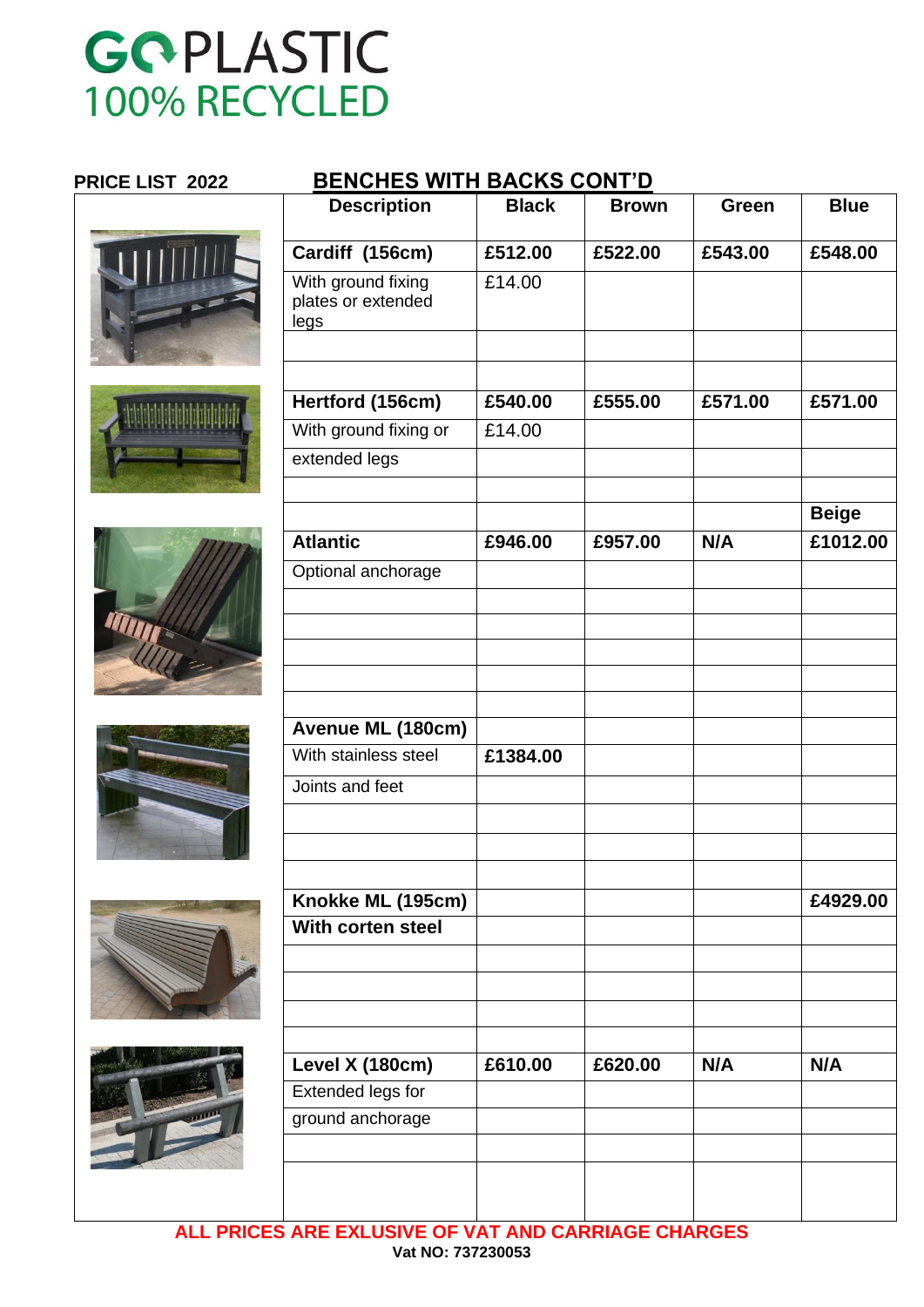160, Marlborough Road **Cardiff** CF23 5BZ Tel: 02922 801 294 / 0192 **[www.goplastic.co.uk](http://www.goplastic.co.uk/)** Email: [info@goplastic.co.uk](mailto:info@goplastic.co.uk)

| PRICE LIST 2022 |  |  |
|-----------------|--|--|
|-----------------|--|--|

### **PRICE LIST 2022 360cm BENCHES PLUS TABLES**

| <b>Description</b>                   | <b>Black or</b><br><b>Grey</b> | <b>Brown</b> | <b>Beige</b> |
|--------------------------------------|--------------------------------|--------------|--------------|
|                                      |                                |              |              |
| Canvas 360cm                         | £655.00                        | £662.00      | £698.00      |
| Anchorage included                   |                                |              |              |
|                                      |                                |              |              |
|                                      |                                |              |              |
|                                      |                                |              |              |
|                                      |                                |              |              |
| Canvas 360 1L or 1R                  | £795.00                        | £806.00      | £825.00      |
| 1 x left back or                     |                                |              |              |
| 1 x right back                       |                                |              |              |
| Anchorage included                   |                                |              |              |
|                                      |                                |              |              |
|                                      |                                |              |              |
|                                      |                                |              |              |
|                                      |                                |              |              |
| Canvas 360 2L or 2R                  | £925.00                        | £945.00      | £966.00      |
| 2 x left or 2 x right or 1           |                                |              |              |
| left and 1 right                     |                                |              |              |
| Anchorage included                   |                                |              |              |
|                                      |                                |              |              |
|                                      |                                |              |              |
|                                      |                                |              |              |
|                                      |                                |              |              |
| <b>Canvas Arc 360cm</b>              | £899.00                        | £910.00      | £930.00      |
|                                      |                                |              |              |
| Anchorage included                   |                                |              |              |
|                                      |                                |              |              |
|                                      |                                |              |              |
|                                      |                                |              |              |
|                                      |                                |              |              |
|                                      |                                |              |              |
| <b>Canvas Spline</b><br><b>360cm</b> | £899.00                        | £910.00      | £930.00      |
| Anchorage included                   |                                |              |              |
|                                      |                                |              |              |
|                                      |                                |              |              |
|                                      |                                |              |              |
|                                      |                                |              |              |
|                                      |                                |              |              |
|                                      |                                |              |              |